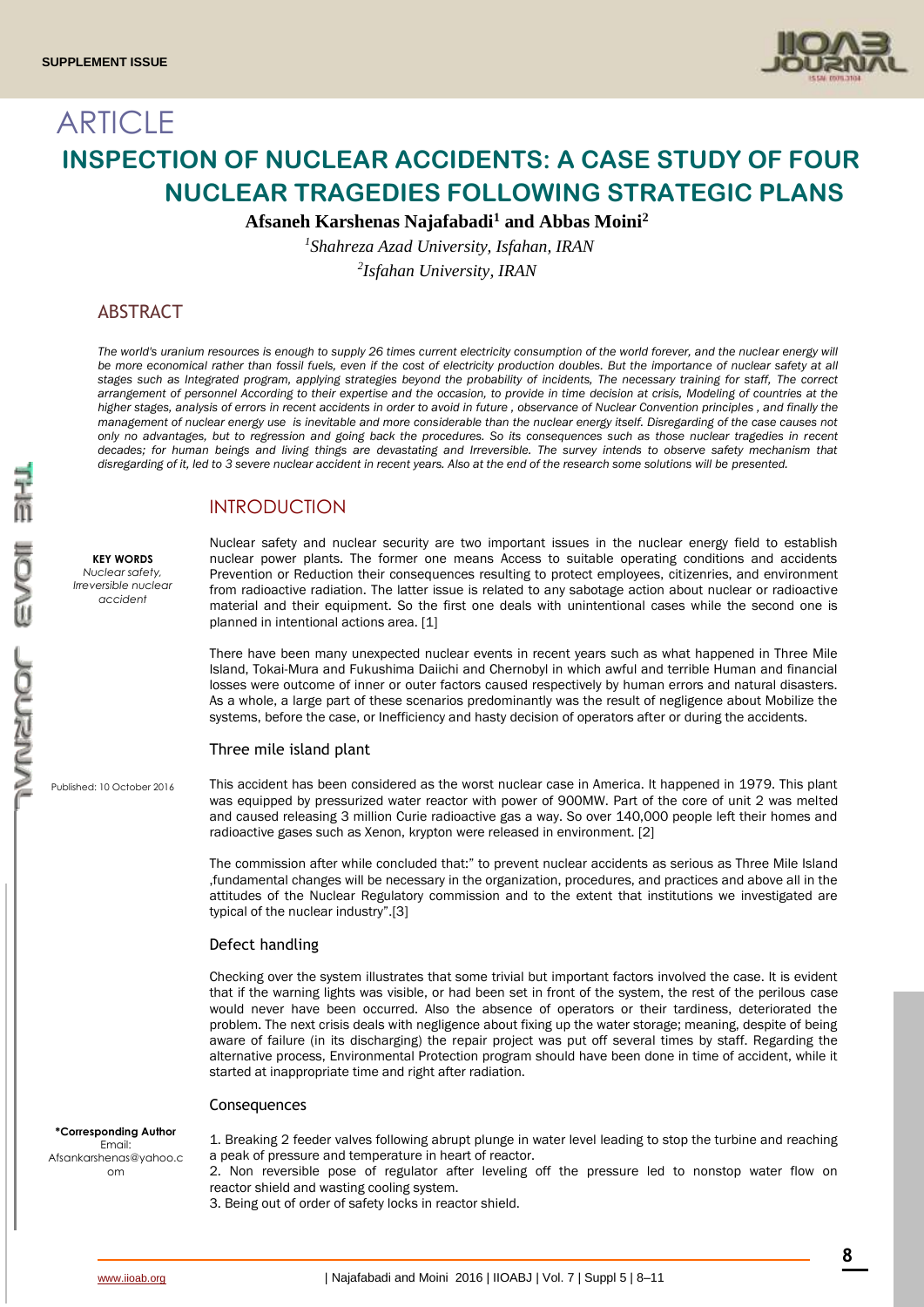

## Tokai-mura plant accident

It occurred in 1999 when some inefficient workers used more enriched uranium in precipitation tank than amount which really should be used. So, many staff were exposed by accumulation of large amount of radioactive wave of enriched uranium. The most significant rules and instruction which ignored by management of the site, was reported by commission as general causes of the accident such as" inadequate regulatory oversight, the lack of an appropriate safety culture at the JCO facility and inadequate worker training and qualification."[4]

### Deficiencies and outcomes

Reading over the incident led to some critical points that caused by violation of absolutely drastic and vital ground rule which was enacted to provide site safety programs. It is noticeable that, by them could have prevented the accident from occurring. The first and major disaster happened, when some unskilled technicians added the bucket contents directly to the precipitation tank instead of buffer tank. Also, they arbitrarily added seven times more enriched uranium than permissible values which had been defined in license of company. In other word the wrong case simply happened due to personnel's ignorance and lack of their expertise.[5] The next perilous case happened when the operators received radiation doses in high level due to lack of existing neutron detection, and protecting cover. The third problem arising the weakness of operators' performance, happened when the flow of water was discontinued and caused stopping the cooler system. As for leaving the site, it is clear cut that if the warning system functioned timely, undoubtedly fewer people would be injured by the radioactive exposure. In brief all mentioned issues were emerged because of not having appropriate predictive plan namely crisis management.

### Suggested modification

It is worthwhile to say that lessons taken from such these events will be helpful to avoid doing them in future, though approximately all don't believe that such a negligence be justifiable and stands up to scrutiny. In terms of solutions, it can be noticeable that some inspection about equipment, operating procedures, plans and polices and modifications could have prevented the accident in future and made more safety." One potential design flaw was the ease by which the buffer tank could be bypassed. A different equipment layout of the buffer and precipitation tank, warning signs, and stricter adherence to proper operating protocol could have greatly reduced the potential for this type of accident. One possible design modification would be to install equipment that would prevent bypassing the dissolving tank. The operating procedures could include a better information management system in order to follow government and company restrictions. Analysis of 235U, other uranium isotopes, impurities, etc., could be made at various stages in the process to due to reactors connection, the first, third and fourth reactors destroyed by Hydrogen explosion and it resulted in seepage of radioactive material which was defused within fifty kilometers. By that the real crisis was reported to level seven.



**Fig**.1 *Block Flow Diagram for the Purification Process at the JCO Reprocessing Plant* [6]

## ………………………………………………………………………………………………………………………

## There major deficiency

It is noticeable that negligence of some small but vital and subtle factors surely leads to tragic event. In other words by elaboration in the aforesaid case, it can be investigated that some factors relating security were underestimated by managers. Two major faults became problematic about the case. Surely both of them was related to poor performance of Risk Management. It consists of:

- 1. Considering just Design [7] Basic Accident phase.
- 2. Adopting Certainty Approach as presumption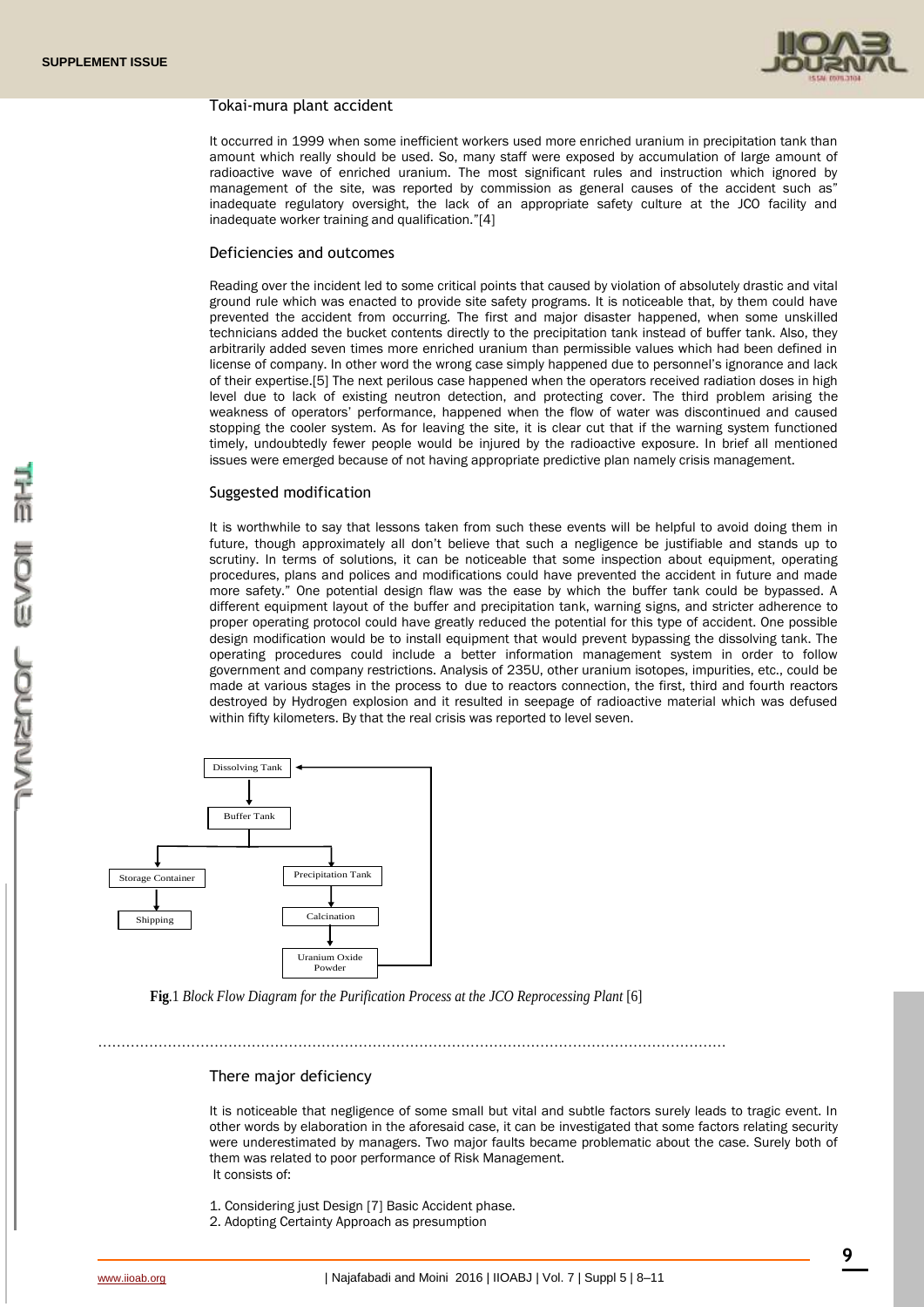

#### 3. No considering Probability [7] Approach

According to the first one, nuclear plants are designed so that they are resistant against natural disasters such as earthquake. Fukushima Daiichi plant was designed for earthquake within 8 Richter, while the recent one was 9 Richter. The second one which also defined as Structuralist Defense in Depth, involves considering credible worst case accident scenarios and predicting safety barriers. [7] In this sense, if one system is designed and equipped against the worst case of events, then it will be protected against all kinds of accidents. But by this approach, the probability of accidents and their consequences (risk) can't be figured out at all. So it's worth mentioning that, by the effect of events, one can never indicate the possibility of their occurrence. A case in point was the nuclear plant in Japan which experienced the worst and infrequent earthquake within 9R following irremediable consequences. As for the third point, it is cut and dry, that if the security plan was comprehensive and also was examined for all possibilities about accident occurrence, and not limiting to frequent cases, the tragic case would never happen. In other words, probability Approach which is applied in order to logical [7] and quantitative control about uncertainty of accident, could be helpful to tackle the problem.

#### Suggested modification

According to what mentioned above, the major reason of accident in Fukushima plant was related to poor performance about risk management .Definitely it is wrong to ignore the incidents with low level of occurrence. Therefore, the Combinational Approach can really work to avoid such an accident. This advantageous trend which is known as Integrated Approach, can comprise Probability Approach and Certainty Approach at the same time. By that, Risk management strategy can be followed and achieved effectively. In brief, the combinational Approach as a supplementary approach can be effective to use the different aspects of two former approaches to make decision about safety issues.

#### Chernobyl plant accident

This event happened in April 1986 in one of the cities of Russia. This accident has been known as the worst nonmilitary accidents in the world. According to reports, Chernobyl case accounts for far more powerful than the atomic bomb expulsion in Hiroshima and Nakazaki in Japan. .This tragic case emerged from Reactor 4 in Chernobyl plant which was RBMK type. By explosion of referred reactor, a large part of 180, 000 kg nuclear fuel scattered in environment. It was estimated that the radioactive substances is equal to make 100 atomic bomb. Approximately all people left the city but a large number of them received radioactive waves.

#### Major deficiency

It is clear cut that this incident like three former case of accidents, predominantly caused by some how human wrong. In other words unqualified personnel and their hasty decision deteriorated the conditions. As a whole, the two major wrong was the basic and serious reason for the case of catastrophe. The first part of scenario began when some operators deactivated the safety system namely neutron moderator of reactor in order to some testing experiments. This action was the terrible and awful one that a group of working would be committed. The result was a system without inhibitor. So the temperature of the reactor reached a peak of permissible amount and also more than the heat output. After that the system was faced to power loss .In other expression, the reactor power dramatically declined and fell to low point of one percent.

The second wrong was done by the staff right after the plunge in power in order to compensational action and power soar. Then the personnel took out the total control rods from the reactor .By removing the controlling rods, the power of reactor increased shapely and hit a peak of 7 percent.

### **Consequences**

The result of two major wrong was fearsome and terrible expulsion. The initial one, occurred In shield coverage above the reactor. Therefore, much of hot water vapor released .The latter expulsion caused by Hydrogen which was formed by combination of water vapor from broken pipe with Zirconium or Graphite of reactor core. By these two cases, nearly thirty percent of reactor core system destructed .In addition, the Graphite released from the core, caused the fearsome fire. Many workers and staff which was not dressed by protected covering, received the high level of radiation and also really injured by perilous substances such as Strontium90, Cesium137 and Iodine.

#### Suggested modification

The most important lessons learnt from this tragic case were the pattern which was stated by international agency of nuclear energy and followed by Russia government and other countries .It was included:

- 1. Major defects of VVR and RBMK following the removing defects cases
- 2. Making upgrade systems and facilities
- 3. Adopting safety ways of all kinds of reactors (RBMK)